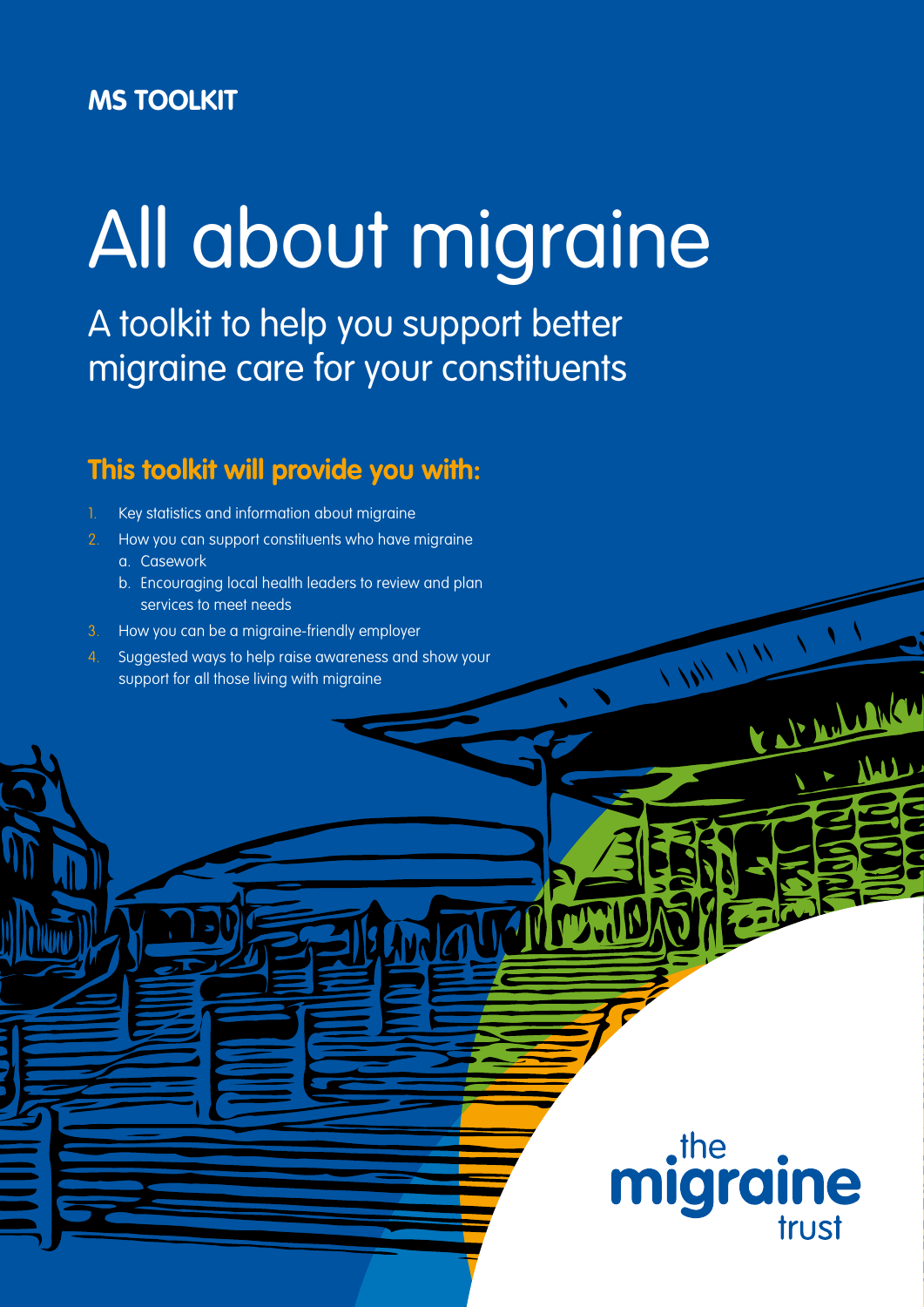**The Migraine Trust is dedicated to helping people impacted by migraine, an often-misunderstood condition affecting one in seven people. We are the only UK migraine charity providing information and support, campaigning for awareness and change, and funding and promoting research. This toolkit is designed to empower parliamentarians to support constituents living with migraine and to campaign for change.**

# 1. Key statistics and background of migraine

### **What is migraine?**

Migraine is much more than a headache. Migraine is a severe and painful longterm brain condition. If someone has migraine they will have migraine attacks, which can be a whole-body experience.

Common symptoms of an attack can include: head pain; problems with sight such as seeing flashing lights; being very sensitive to light, sounds and smells; fatigue; and feeling sick and being sick. However, different people get different symptoms. When someone has a migraine attack, they may not be able to function normally. Migraine attacks usually last for between four hours and three days. Most people don't have any symptoms in between migraine attacks.



### **Who gets migraine?**

- Around one in seven people get migraine 450,000 in Wales and 10 million in the UK. This is greater than the number of people living with diabetes, asthma, and epilepsy combined.<sup>i</sup>
- Migraine is the third most common disease in the world.
- 10% of school age children in the UK are affected, along with 28% of adolescents.
- People can be affected by migraine at any age.
- Migraine is more common in women than in men lifetime prevalence has been reported as 33% in women and 13% in men. This is likely a result of hormonal factors, genetic differences and potential under-reporting among men.

**One in seven people in the UK live with migraine. That's around 8,400 people in every** 

**Welsh Parliament constituency and 67,000 in every electoral region.i**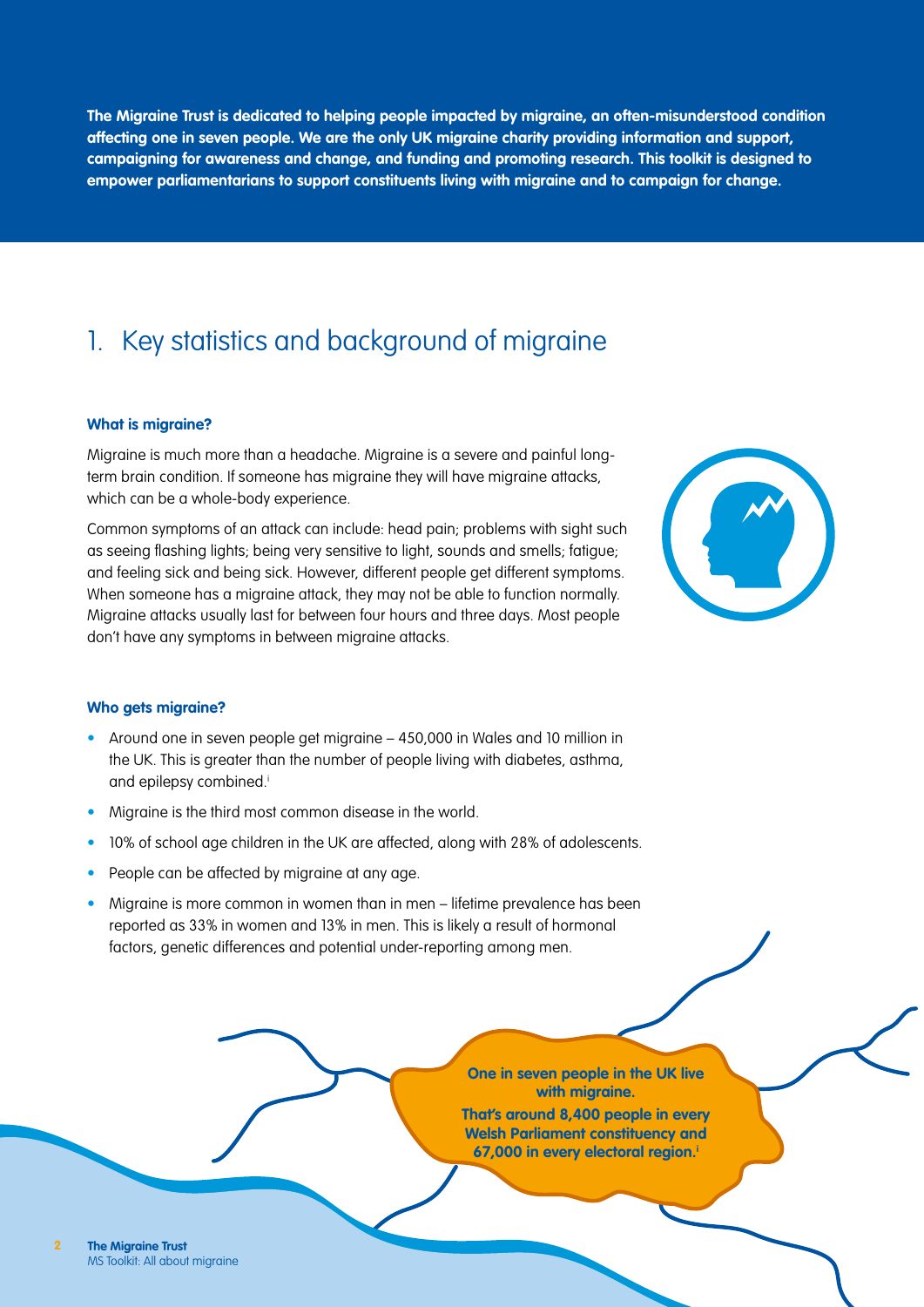### **What impact does it have?**

- UK-wide, migraine accounts for an estimated 43 million lost workdays per year<sup>ii</sup> and 16,500 emergency healthcare admissions for headaches and migraine attacks.iii
- Migraine is the most common neurological reason for consulting a GP, accounting for 2.5 million appointments or around 4.4% of all consultations in primary care every year.
- The most recent estimates of the healthcare and productivity costs to the UK economy placed the impact at up to £10 billion per year.iv
- People living with migraine commonly have other long-term mental and physical health conditions, meaning that they may have an even greater burden of ill health to cope with.
- For many people, the severity and frequency of their migraine attacks impacts their ability to work, socialise and care for dependents, and has a serious impact on their mental health.

### **How can migraine be treated?**

Migraine treatment usually includes acute treatment such as painkillers, antisickness medication and specially-designed triptans to stop or shorten an attack, but people experiencing more than four attacks a month can ask their GPs about daily preventive treatment. GPs can support most people with migraine to manage their condition with, for example, migraine diaries, or refer them onto further treatments including Botox and Greater Occipital Nerve (GON) block injections.

If three previous treatments have failed, patients can then also be prescribed a new type of preventative drug called calcitonin gene-related peptide monoclonal antibodies (CGRP mAbs) - the first specifically developed for migraine. Several of these drugs are now available on the NHS, having been approved by NICE in England and Wales and by the Scottish Medicines Consortium (SMC).

However, CGRP mAbs are only currently prescribed by headache specialists and some consultant neurologists, so patients must exhaust other treatment options first. At The Migraine Trust we hear from many patients who struggle to get access to these drugs even after having gone through all this and our research report, **[Dismissed for too long](https://migrainetrust.org/wp-content/uploads/2021/09/Dismissed-for-too-long_Recommendations-to-improve-migraine-care-in-the-UK.pdf)**, highlighted patchy access across the country.







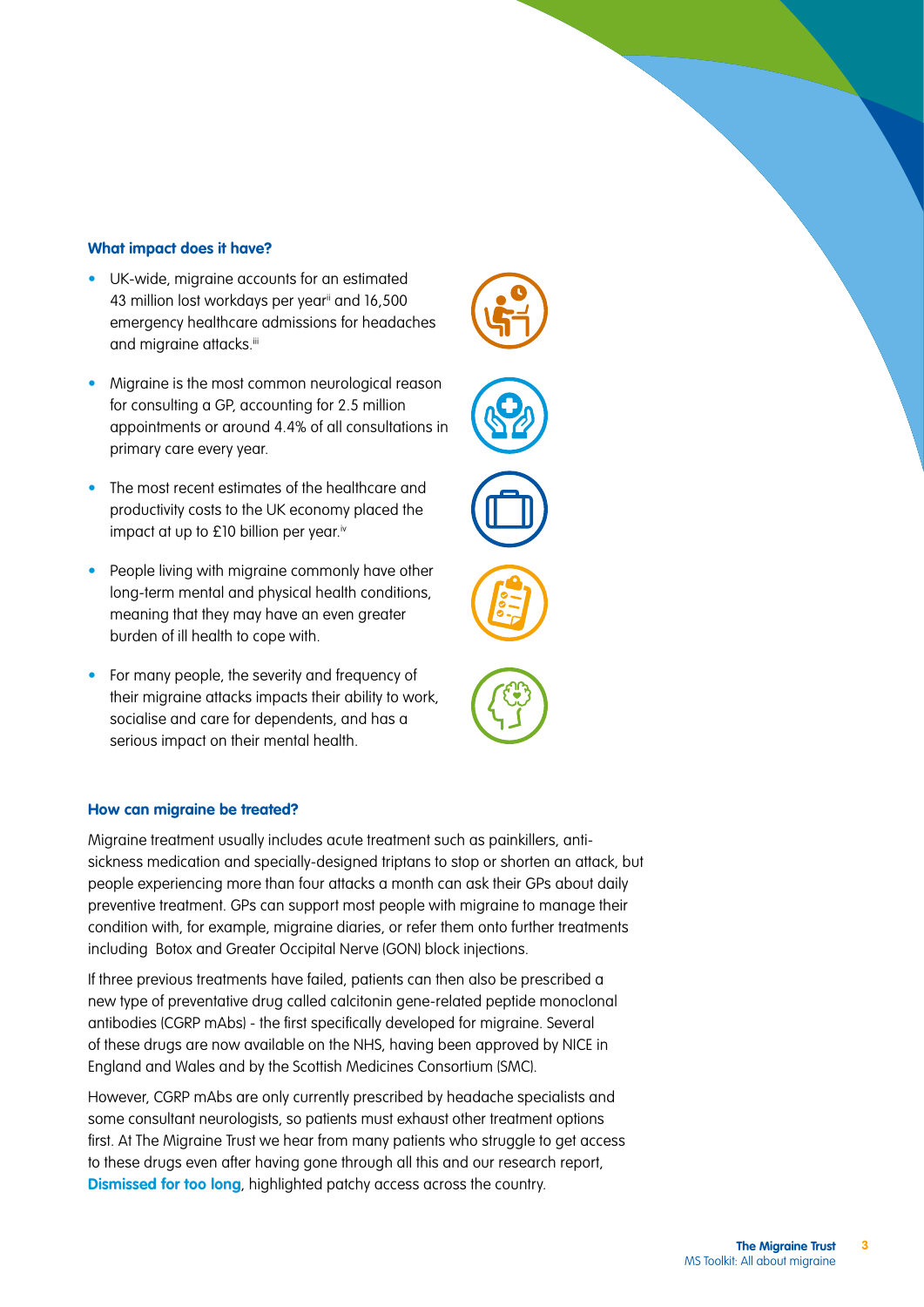### 2. How to support constituents affected by migraine

With one in seven living the condition, you may be contacted by constituents who are concerned about the care they are receiving for migraine, in particular if they are having problems receiving a correct diagnosis or accessing treatments that they are eligible for.

We hear from many people who are eligible for NICE-approved CGRP treatments but are having problems accessing them. This is despite the Minister for Health and Social Services reiterating that two CGRP drugs, Erenumab and Fremanezumab, have been available in Wales through the New Treatment Fund since 2020.<sup>v</sup> We also hear from people who are waiting many months to see a specialist.

A 2021 survey by The Migraine Trust found over half (52%) of respondents who had experienced a migraine attack in the past had not been diagnosed with migraine by a doctor.

Of those who had been diagnosed, half (51%) had waited more than a year for their diagnosis.

A 2019 community survey by The Migraine Trust found only about a third of people were diagnosed on their first visit – this fell to  $20\%$ of respondents from Black, Asian and minority ethnic backgrounds.

29% had to see a health professional at least five times before they received a correct diagnosis, including 41% of Black, Asian and minority respondents.

In response to Freedom of Information (FOI) requests we submitted in 2021, two of the seven Welsh Health Boards did not confirm eligible patients could access CGRP mAb treatments.

Findings from our report Dismissed for too long.vi

### **Casework**

If constituents contact your office or present at your surgeries about difficulties navigating their local health system and securing the diagnosis and treatment they need, you could write to the local GP surgery or the Local Health Board to investigate.

If constituents are facing issues with their employer due to their migraine, you can recommend our **[Migraine: Help at Work toolkit](https://migrainetrust.org/wp-content/uploads/2021/04/Migraine_Help-at-work-toolkit.pdf)** for advice.

Your staff can also call or refer constituents to The Migraine Trust's **[Freephone](https://migrainetrust.org/what-we-do/our-information-and-support-service/)  [Helpline](https://migrainetrust.org/what-we-do/our-information-and-support-service/)** at 0808 802 0066. This is open 10am–2pm, Monday to Friday.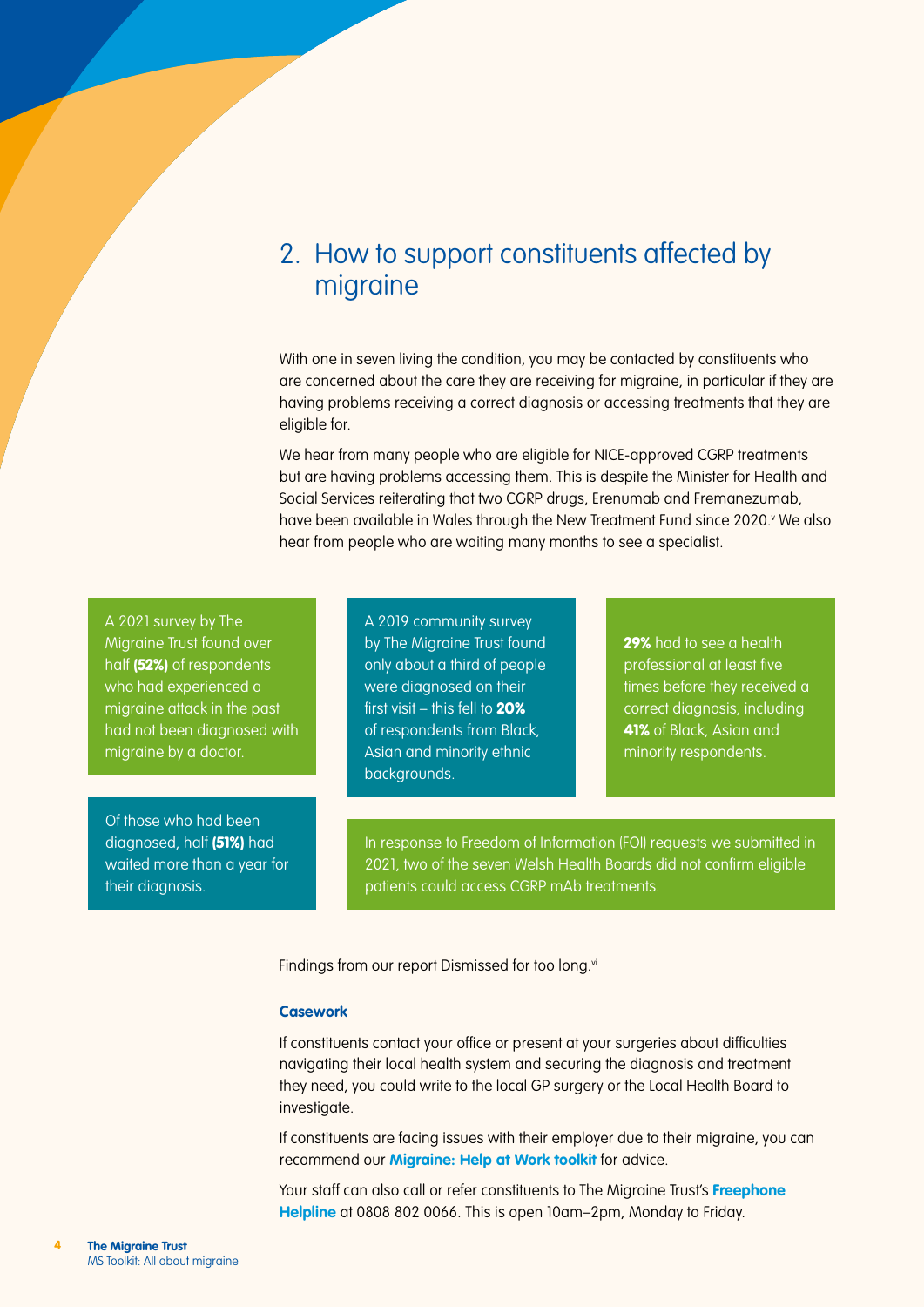Outside of these hours you can leave a message and we will call you back within 48 hours (excluding weekends and bank holidays).

You can also contact your local health leaders to ensure that they are taking a strategic approach to understanding and meeting the needs of people with migraine in your area.

### **Encourage local health leaders to review and plan services to meet needs**

You can write to your Local Health Board to ask them how they ensure that they are working together to assess and meet migraine needs within the area.

If you would like a template letter from The Migraine Trust to do this, please email **[campaigns@migrainetrust.org](mailto:campaigns%40migrainetrust.org?subject=)**. You could also convene a roundtable with local health officials and people affected by migraine to discuss migraine care and support in your area.

We know that migraine care is uneven across the UK and within Wales. For example, through our FOI research we found:

- Only three of seven Local Health Boards confirmed they have a specialist headache clinic.
- Significant differences between areas about how many doctors and nurses were dedicated to headache and migraine care. This ranged from none to 4 FTE headache specialist doctors in different parts of the UK, averaging 1.1. in Wales.
- Even fewer FTE headache nurses were employed, with most health bodies reporting they did not employ any. The average across the nations was 0.2 per organisation in Wales and 0.7 in England, Scotland and Northern Ireland.
- Reported waiting times in Welsh Local Health Boards varied from 8 weeks in Abertawe Bro Morgannwg University Health Board to 42 weeks in part of Cwm Taf Health Board.
- Several boards report further disruption as a result of the COVID-19 pandemic, with appointments shifting to virtual and neurology consultants redeployed to provider cover on medical wards.

Showing your interest in optimal services locally by writing to your Local Health Board will help ensure services are reviewed and gaps addressed.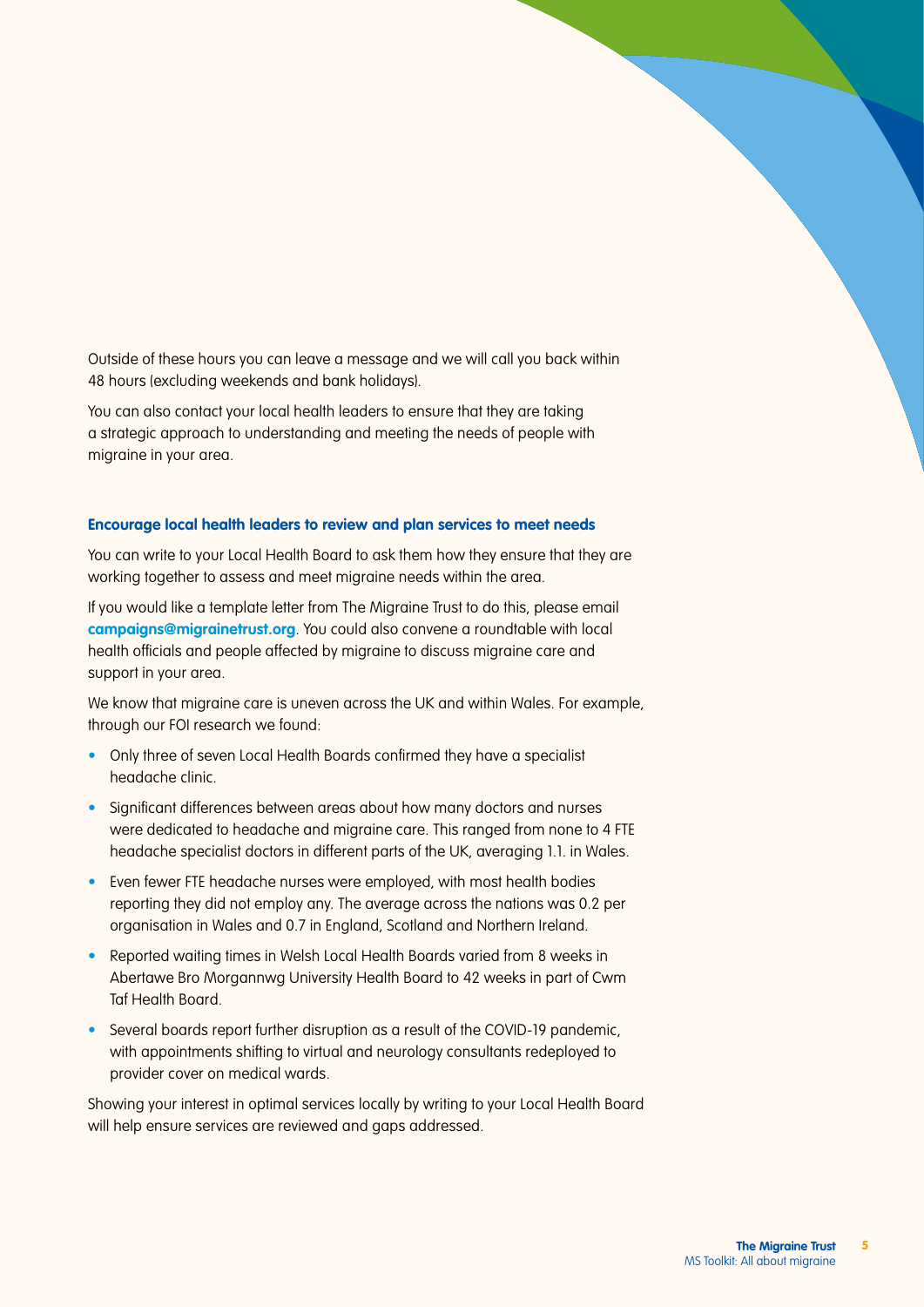# 3. How to be a migraine-friendly employer

"I have family members who are affected by migraine, as well as colleagues, and have seen what it can do to their lives. Working for better migraine care in our constituencies, regions and in Cardiff Bay itself will improve the lives of the 450,000 people in Wales who suffer from it." **Mark Isherwood MS**

"I have seen members of my own family badly affected by migraine, and chances are everyone knows someone who is. We can play a role in highlighting how many people are affected and work to ensure effective treatments are accessible, that care pathways are clear and that the Senedd itself is a migraine-friendly place to work" **Mabon ap Gwynfor MS**

Migraine is most common among adults of working age. It can impact working life - migraine/chronic headache was found to be the second-most frequently identified cause of short-term absence for non-manual employees.

However, this impact can be significantly reduced if people with migraine are supported at work. People with migraine often need very little help from their employer, but this small amount of support can be decisive in enabling them to work effectively with migraine. By contrast, not receiving support from their employer or feeling stigmatised in the workplace can have very serious consequences for people with migraine.

Along with constituents, migraine may well affect members of your own staff. Statistically, it will almost certainly affect colleagues of yours in the chamber. As in so many other areas of public life, elected representatives have the opportunity to be standard-bearers in society for how we can best support those affected by migraine.

Steps you could take could include:

- Ensuring your staff feel they can tell you, and keep you updated with how their condition develops – this can seem like a daunting thing to do for them initially, especially since there is so much misunderstanding and stigma surrounding the condition.
- Making reasonable adjustments for staff with migraine following discussions with them.
- Sharing good practice with other elected officials' offices, both to learn from them and to promote what has worked in your office in terms of supporting staff.

The impact of migraine on employment is a huge issue for people with migraine and The Migraine Trust. We understand that even with a supportive employer and the above in place, difficulties at work because of migraine may still occur. This is why our **[Migraine: Help at Work toolkit](https://migrainetrust.org/wp-content/uploads/2021/04/Migraine_Help-at-work-toolkit.pdf)** has information, resources and tools to inform and support people to understand and exercise their rights at work.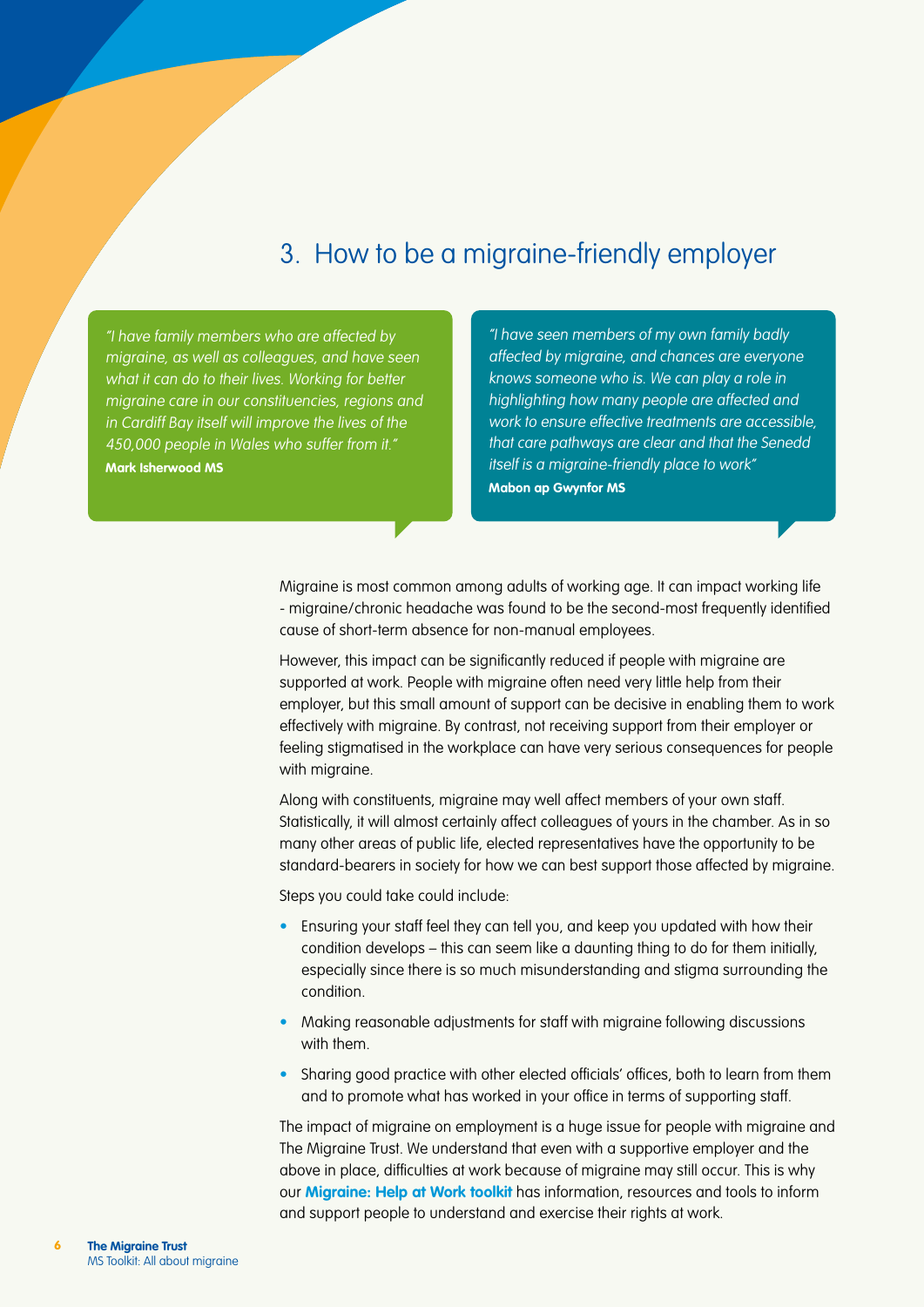# 4. Suggested ways to help raise awareness and show your support for all those living with migraine

You can help us to bust myths, reduce stigma, and help ensure people are correctly diagnosed. Here are some suggested social media posts:



I support @MigraineTrust's call for #bettermigrainecare for the 1 in 7 people affected. I will work with our local NHS to ensure people get the treatment they are entitled to, and I support making the Welsh Parliament a #migrainefriendly place to work. **<https://bit.ly/3GuLhps>**



I am supporting @The Migraine Trust's call for #bettermigrainecare. 1 in 7 people live with migraine and it severely impacts how they live and work, but research shows access to the care people are entitled to is patchy across the UK.

I will be working with local NHS leaders in [area] to ensure proper access to treatments for my constituents affected by migraine.

I also support making the Welsh Parliament a #migrainefriendly place to work, as an example of how we must all support people living with migraine and lift the stigma they face.

### **[migrainetrust.org/campaigns/better-migraine-care/](https://migrainetrust.org/campaigns/better-migraine-care/)**

You can also support constituents affected by migraine by working with The Migraine Trust to write letters or submit parliamentary questions to relevant ministers, and by supporting Migraine Awareness Week in September.

If you have any questions about how to promote better migraine care or would like to work with us, contact our policy and public affairs team at **[campaigns@migrainetrust.org](mailto:campaigns%40migrainetrust.org?subject=)**.

If members of your staff or constituents would like direct advice on an issue with migraine, they can contact The Migraine Trust Helpline on 0808 802 0066 (Mon-Fri, 10am-2pm). Outside of these hours they can leave a message and we will call back within 48 hours (excluding weekends and bank holidays). People can also contact us 24/7 via our **[online contact form](https://migraine2020.wpengine.com/contact-us/)** or email **[info@migrainetrust.org](mailto:info%40migrainetrust.org?subject=)**. We aim to respond to all online and email contacts within five working days.

**7**

Approximate, based on national impact. The Migraine Trust. (2020). Who is living with migraine in the UK? Population rapid research review. Available from: [https://migrainetrust.org/wp](https://migrainetrust.org/wp-content/uploads/2021/08/State-of-the-Migraine-Nation-population-rapid-review.pdf)[content/uploads/2021/08/State-of-the-Migraine-Nation-population-rapid-review.pdf](https://migrainetrust.org/wp-content/uploads/2021/08/State-of-the-Migraine-Nation-population-rapid-review.pdf)

ii The Work Foundation. (2018). Society's headache: The socioeconomic impact of migraine. Available from: [https://www.lancaster.ac.uk/media/lancaster-university/content-assets/documents/](https://www.lancaster.ac.uk/media/lancaster-university/content-assets/documents/lums/work-foundation/SocietysHeadacheTheSocioeconomicimpactofmigraine.pdf) [lums/work-foundation/SocietysHeadacheTheSocioeconomicimpactofmigraine.pdf](https://www.lancaster.ac.uk/media/lancaster-university/content-assets/documents/lums/work-foundation/SocietysHeadacheTheSocioeconomicimpactofmigraine.pdf)

iii NHS. (1 January 2020). 'Improved NHS migraine care to save thousands of hospital stays'. Available from: <https://www.england.nhs.uk/2020/01/improved-nhs-migraine-care/>

iv The Migraine Trust (2020) What is the impact of migraine in the UK? Rapid research review. Available from: [https://migrainetrust.org/wp-content/uploads/2021/08/State-of-the-Migraine-](https://migrainetrust.org/wp-content/uploads/2021/08/State-of-the-Migraine-Nation-impact-rapid-review.pdf)[Nation-impact-rapid-review.pdf](https://migrainetrust.org/wp-content/uploads/2021/08/State-of-the-Migraine-Nation-impact-rapid-review.pdf)

<sup>v</sup> WQ84235 (e) - tabled on 13/01/2022, answered by Minister for Health and Social Services on 24/01/2022. Available at:<https://record.assembly.wales/WrittenQuestion/84235>

<sup>&</sup>quot; The Migraine Trust (2021). Dismissed for too long: Recommendations to improve migraine care in the UK. Available from: https://migrainetrust.org/wp-content/uploads/2021/09/Dismissed-for<br>too-long\_Recommendations-to-improv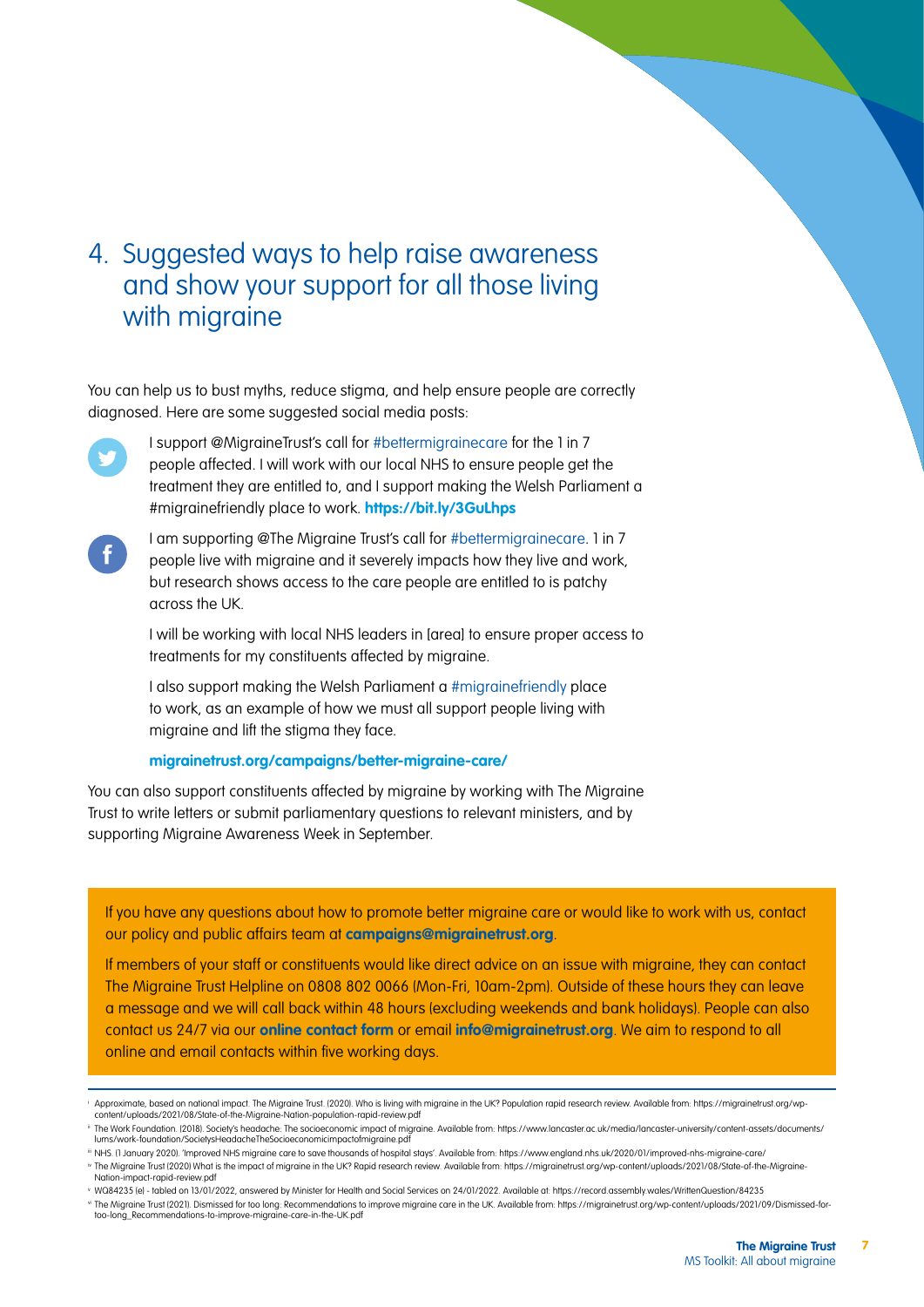# migraine

# About The Migraine Trust

The Migraine Trust is dedicated to helping people affected by migraine. We are the only UK migraine charity providing information and support, campaigning for awareness and change, and funding and promoting research.

Visit our website to subscribe to email updates and news, access migraine information and to learn more about The Migraine Trust including our support services, research and events.

AbbVie provided The Migraine Trust with an educational grant to enable the charity to develop this toolkit. AbbVie has not had any influence in the development or content of the toolkit.

Elusen gofrestredig yng Nghymru a Lloegr (1081300) ac yn yr Alban (SC042911)

 $\bigcirc$  [www.migrainetrust.org](https://migrainetrust.org)

- **J** 0808 802 0066
- *MigraineTrust*
- **f** themigrainetrust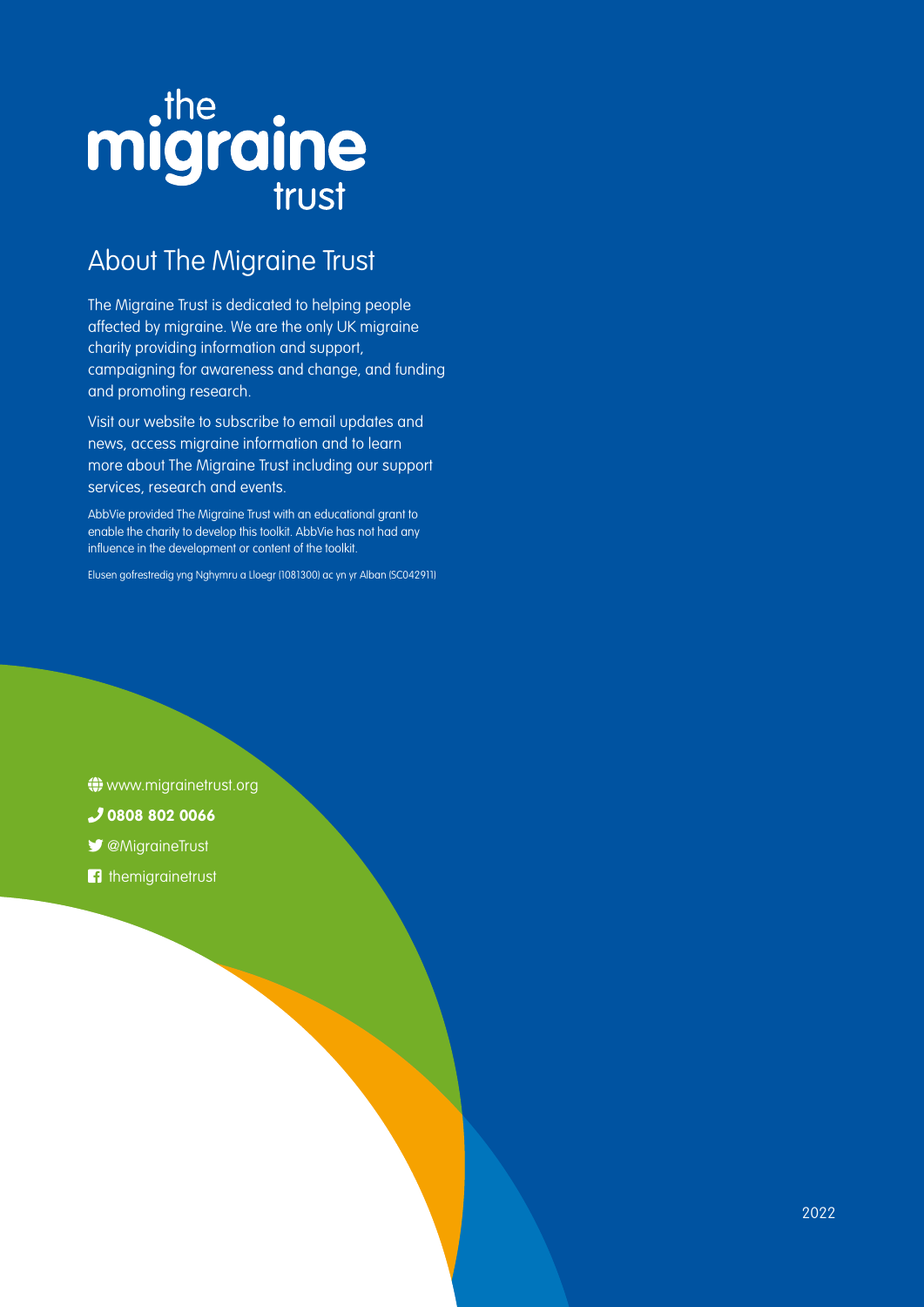# **PECYN CYMORTH I ASAU**

# Pob dim am feigryn

Gwell gofal meigryn i'ch etholwyr

# **Bydd y pecyn cymorth hwn yn darparu'r canlynol i chi:**

- 1. Gwybodaeth ac ystadegau allweddol am feigryn
- 2. Sut y gallwch gynorthwyo etholwyr sydd â meigryn
	- a. Gwaith achosion
	- b. Annog arweinwyr iechyd lleol i adolygu a chynllunio gwasanaethau i gwrdd ag anghenion
- 3. Sut y gallwch fod yn gyflogwr ystyriol o feigryn
- 4. Awgrymiadau am ffyrdd i hybu ymwybyddiaeth a dangos eich cefnogaeth i bawb sy'n byw gyda meigryn

 $\cdot$ the **gra** le trust

 $\frac{1}{2}$ 

Kal Andrew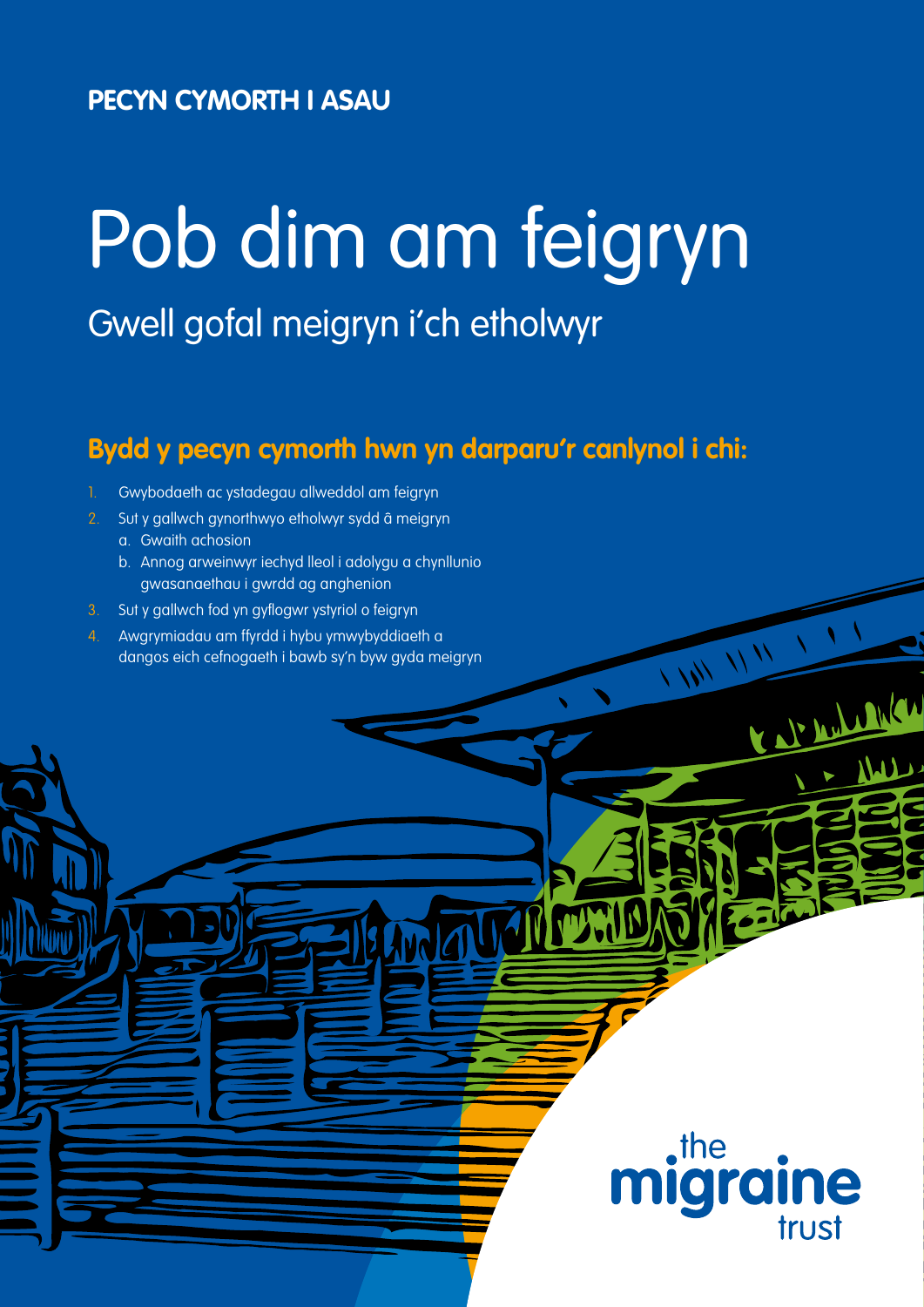**Mae'r Migraine Trust wedi ymrwymo i helpu pobl sy'n cael eu heffeithio gan feigryn, anhwylder sy'n cael ei gamddeall yn aml ac sy'n effeithio ar un ym mhob saith o bobl. Ni yw'r unig elusen meigryn yn y DU sy'n darparu gwybodaeth a chymorth, yn ymgyrchu i hybu ymwybyddiaeth a newid, ac yn cyllido a hyrwyddo ymchwil. Mae'r pecyn cymorth hwn wedi'i fwriadu i rymuso seneddwyr i gynorthwyo etholwyr sy'n byw gyda meigryn ac i ymgyrchu dros newid.**

# 1. Ystadegau allweddol a gwybodaeth gefndir am feigryn

### **Beth yw meigryn?**

Mae meigryn yn rhywbeth mwy o lawer na chur pen/pen tost. Mae meigryn yn gyflwr iechyd tymor hir difrifol a phoenus. Os yw rhywun yn byw gyda meigryn, bydd yn cael pyliau o feigryn, a all fod yn brofiad sy'n effeithio ar y corff cyfan.

Rhai o'r symptomau cyffredin posibl wrth gael pwl o feigryn yw: cur pen/pen tost, problemau â'r golwg fel gweld goleuadau'n fflachio; bod yn sensitif iawn i olau, seiniau ac arogleuon; blinder; a theimlo cyfog a chwydu. Fodd bynnag, bydd y symptomau'n amrywio rhwng pobl. Pan fydd rhywun yn cael pwl o feigryn, mae'n bosibl na fydd yn gallu gweithredu yn ei ffordd arferol. Gan amlaf bydd pyliau o feigryn yn para rhwng pedair awr a thri diwrnod. Ni fydd y rhan fwyaf o bobl yn cael unrhyw symptomau rhwng pyliau o feigryn.



#### **Pwy sy'n cael meigryn?**

- Mae tua un ym mhob saith o bobl yn cael meigryn 450,000 yng Nghymru a 10 miliwn yn y DU. Mae hyn yn fwy na'r nifer o bobl sy'n byw gyda diabetes, asthma, ac epilepsi gyda'i gilydd.<sup>i</sup>
- Meigryn yw'r clefyd trydydd mwyaf cyffredin yn y byd.
- Mae'n effeithio ar 10% o blant oedran ysgol yn y DU, ynghyd â 28% o'r glasoed.
- Gall meigryn effeithio ar bobl o bob oed.
- Mae meigryn yn fwy cyffredin ymysg menywod nag ymysg dynion mae 64% o fenywod wedi cael pwl o feigryn o'i gymharu â 41% o ddynion. Mae'n debygol bod hyn o ganlyniad i ffactorau hormonaidd, gwahaniaethau genetig a'r posibilrwydd bod llai o ddynion yn rhoi gwybod amdano ar gyfartaledd.

**Mae un o bob saith o bobl yn y DU yn byw gyda meigryn. Dyna oddeutu 8,400 o bobl ym mhob un o etholaethau Senedd Cymru a 67,000 ym mhob rhanbarth etholiadol.i**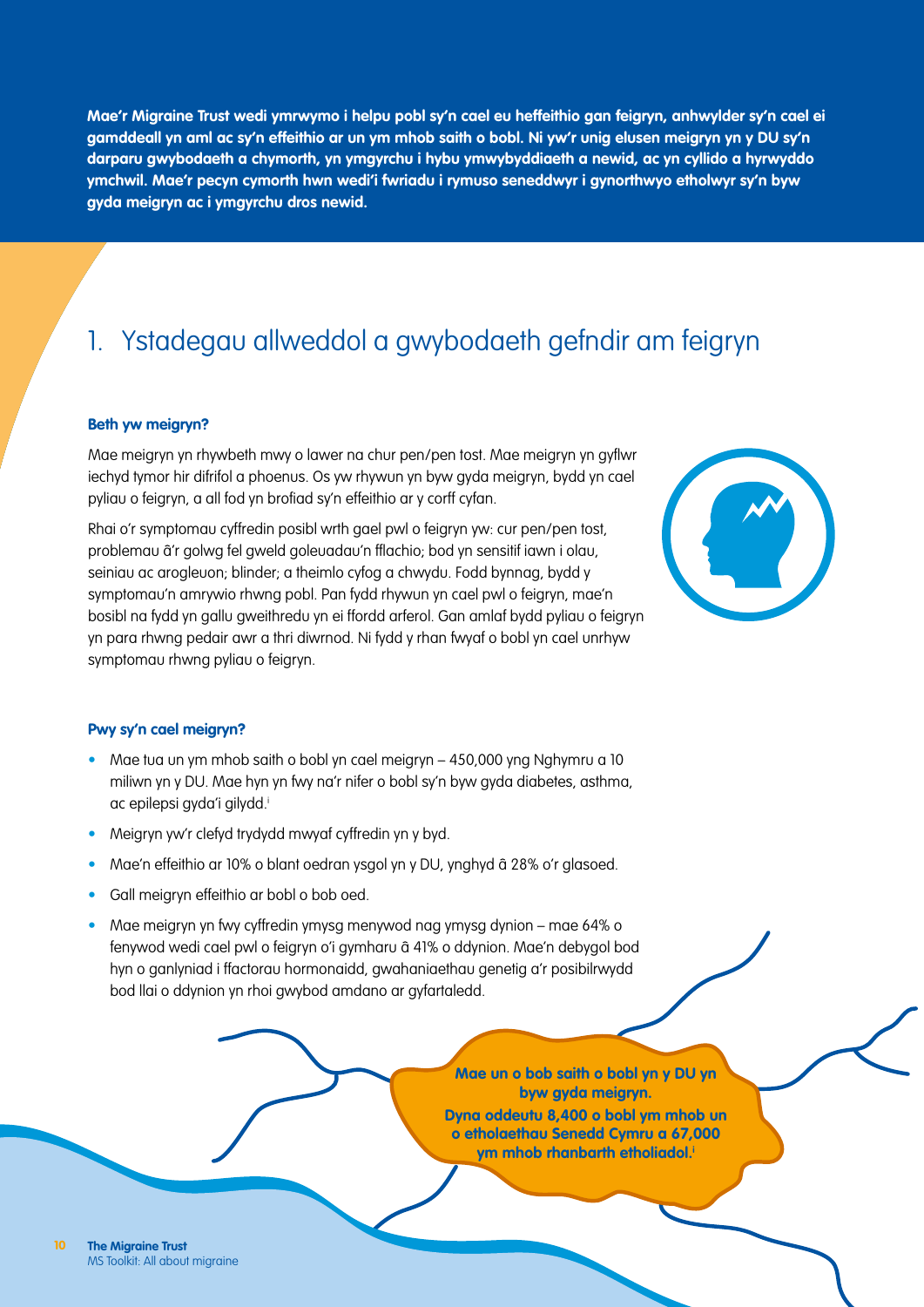### **Beth yw ei effaith?**

- Ledled y DU, mae wedi'i amcangyfrif bod 43 miliwn o ddiwrnodau gwaith yn cael eu colli bob blwyddyn o ganlyniad i feigryn a bod 16,500 yn cael eu derbyn i ofal iechyd brys am eu bod yn dioddef cur pen/pen tost a phyliau o feigryn.iii
- Meigryn yw'r rheswm mwyaf cyffredin dros fynd at feddyg teulu oherwydd anhwylder niwrolegol, yn gyfrifol am 2.5 miliwn o apwyntiadau neu 4.4% o'r holl ymgyngoriadau mewn gofal sylfaenol bob blwyddyn.
- Yr amcangyfrif diweddaraf o gostau'r effaith o ran gofal iechyd a chynhyrchiant i economi'r DU yw hyd at £10 biliwn y flwyddyn.<sup>iv</sup>
- Yn aml, mae pobl sy'n byw gyda meigryn yn rhai sydd ag anhwylderau iechyd corfforol a meddyliol hirdymor eraill, fel ei bod yn bosibl eu bod yn gorfod ymdopi â baich trymach byth o afiechyd.
- Yn achos nifer mawr o bobl, mae difrifoldeb ac amlder eu pyliau o feigryn yn effeithio ar eu gallu i weithio, cymdeithasu a gofalu am rai sy'n dibynnu arnynt, ac yn cael effaith ddifrifol ar eu hiechyd meddwl.





### **Sut y gellir trin meigryn?**

Fel arfer mae triniaeth am feigryn yn cynnwys triniaeth acíwt fel cyffuriau i ladd poen, meddyginiaeth gwrth-chwydu a meddyginiaethau triptan sydd wedi'u creu i atal neu fyrhau pyliau o salwch, ond mae pobl sy'n cael mwy na phedwar pwl y mis yn gallu holi eu meddyg teulu am driniaeth ataliol ddyddiol. Mae meddygon teulu yn gallu helpu'r rhan fwyaf o bobl sydd â meigryn i reoli eu cyflwr, er enghraifft, drwy gadw dyddiaduron meigryn, neu eu hatgyfeirio i gael triniaethau ychwanegol, yn cynnwys Botox a phigiadau i flocio'r Nerf Ocsipitol Fwyaf (GON).

Os bydd y tair triniaeth flaenorol wedi methu, gellir hefyd ragnodi math newydd o gyffur ataliol i gleifion o'r enw gwrthgyrff monoclonaidd ar gyfer peptidau cysylltiedig â'r genyn calcitonin (CGRP mAbs) – y cyffur cyntaf i gael ei ddatblygu'n benodol i drin meigryn. Mae nifer o'r cyffuriau hyn ar gael nawr o dan y GIG, wedi iddynt gael eu cymeradwyo gan NICE yng Nghymru a Lloegr a chan Gonsortiwm Meddyginiaethau'r Alban (SMC).

Fodd bynnag, ar hyn o bryd, arbenigwyr ar gur pen a rhai niwrolegwyr ymgynghorol yw'r unig rai sy'n rhagnodi CGRP mAbs, felly rhaid i gleifion gymryd yr holl opsiynau triniaeth eraill yn gyntaf. Mae'r Migraine Trust yn clywed gan nifer mawr o gleifion sy'n ei chael yn anodd cael y cyffuriau hyn hyd yn oed ar ôl mynd drwy'r holl gamau hyn ac mae ein hadroddiad, **[Dismissed for too long](https://migrainetrust.org/wp-content/uploads/2021/09/Dismissed-for-too-long_Recommendations-to-improve-migraine-care-in-the-UK.pdf)**, wedi tynnu sylw at anghysondeb ledled y DU o ran y gallu i gael y cyffuriau hyn.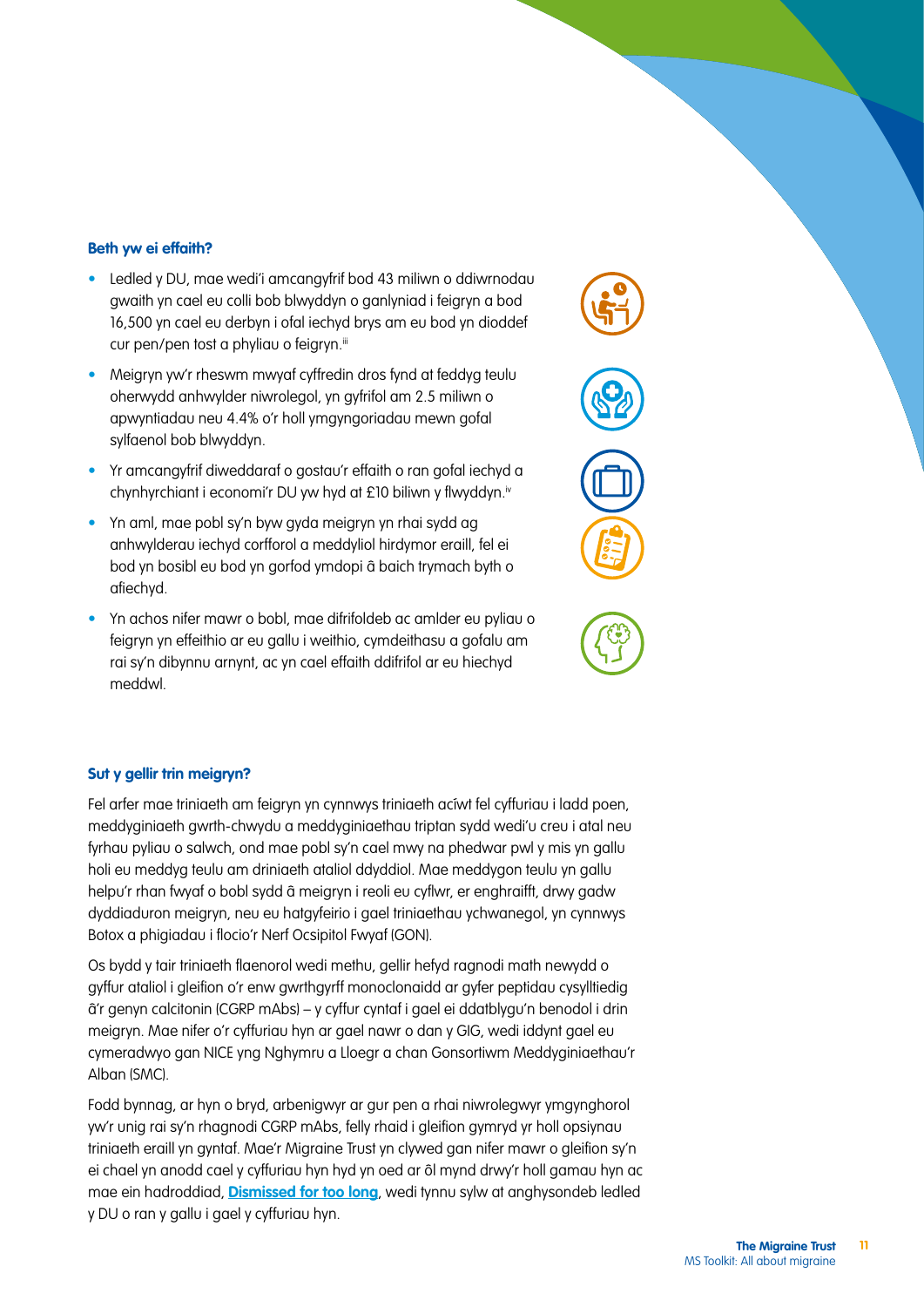# 2. Sut i gynorthwyo etholwyr sy'n cael eu heffeithio gan feigryn

Mae'n bosibl y bydd etholwyr yn cysylltu â chi am eu bod yn pryderu am y gofal y maent yn ei gael ar gyfer meigryn, yn enwedig os ydynt yn profi problemau o ran cael diagnosis cywir neu dderbyn triniaethau y maent yn gymwys i'w cael.

Rydym yn clywed gan nifer mawr o bobl sy'n gymwys i gael triniaethau CGRP a gymeradwywyd gan NICE ond sy'n wynebu problemau wrth geisio eu cael. Mae hyn er gwaethaf y ffaith bod y Gweinidog Iechyd a Gwasanaethau Cymdeithasol wedi ailddatgan bod dau gyffur CGRP, Erenumab a Fremanezumab, wedi bod ar gael yng Nghymru drwy'r Gronfa Triniaethau Newydd er 2020.<sup>,</sup> Rydym hefyd yn clywed gan bobl sy'n aros am fisoedd lawer i weld arbenigwr.

Mewn arolwg yn 2021 gan y Migraine Trust cafwyd bod mwy na hanner (52%) yr ymatebwyr a gafodd bwl o feigryn yn y gorffennol heb gael diagnosis o feigryn gan feddyg.

O'r rheini a gafodd ddiagnosis, roedd eu hanner (51%) wedi aros mwy na blwyddyn am eu diagnosis.

Mewn arolwg o gymunedau yn 2019 gan y Migraine Trust cafwyd mai dim ond tua un ym mhob tri a gafodd ddiagnosis ar eu hymweliad cyntaf – ac roedd canran lai o 20% ymhlith ymatebwyr o gefndiroedd Du, Asiaidd ac ethnig leiafrifol.

Roedd 29% wedi gorfod gweld gweithiwr iechyd proffesiynol o leiaf bum gwaith cyn cael diagnosis cywir, yn cynnwys 41% o ymatebwyr Du, Asiaidd a Lleiafrifol.

Mewn ymateb i geisiadau Rhyddid Gwybodaeth a gyflwynwyd gennym yn 2021, roedd dau o blith saith Bwrdd Iechyd yng Nghymru heb gadarnhau bod cleifion cymwys yn gallu cael triniaethau CGRP mAb.

Canfyddiadau o'n hadroddiad Dismissed for too long.<sup>vi</sup>

### **Gwaith achosion**

Os bydd etholwyr yn cysylltu â'ch swyddfa neu'n dod i'ch cymorthfeydd ynghylch anawsterau wrth ddelio â'r system iechyd leol a sicrhau'r diagnosis a'r driniaeth sydd eu hangen arnynt, gallech ysgrifennu i'r feddygfa meddygon teulu lleol neu'r Bwrdd Iechyd Lleol i ymchwilio.

Os yw etholwyr yn wynebu problemau wrth ymwneud â'u cyflogwr oherwydd meigryn, gallwch argymell eu bod yn darllen ein pecyn cymorth **[Meigryn: Help yn y](https://migrainetrust.org/wp-content/uploads/2021/04/Migraine_Help-at-work-toolkit.pdf)  [gwaith](https://migrainetrust.org/wp-content/uploads/2021/04/Migraine_Help-at-work-toolkit.pdf)** i gael cyngor.

Bydd eich staff hefyd yn gallu galw neu atgyfeirio etholwyr i **[Linell Gymorth am Ddim](https://migrainetrust.org/what-we-do/our-information-and-support-service/)** y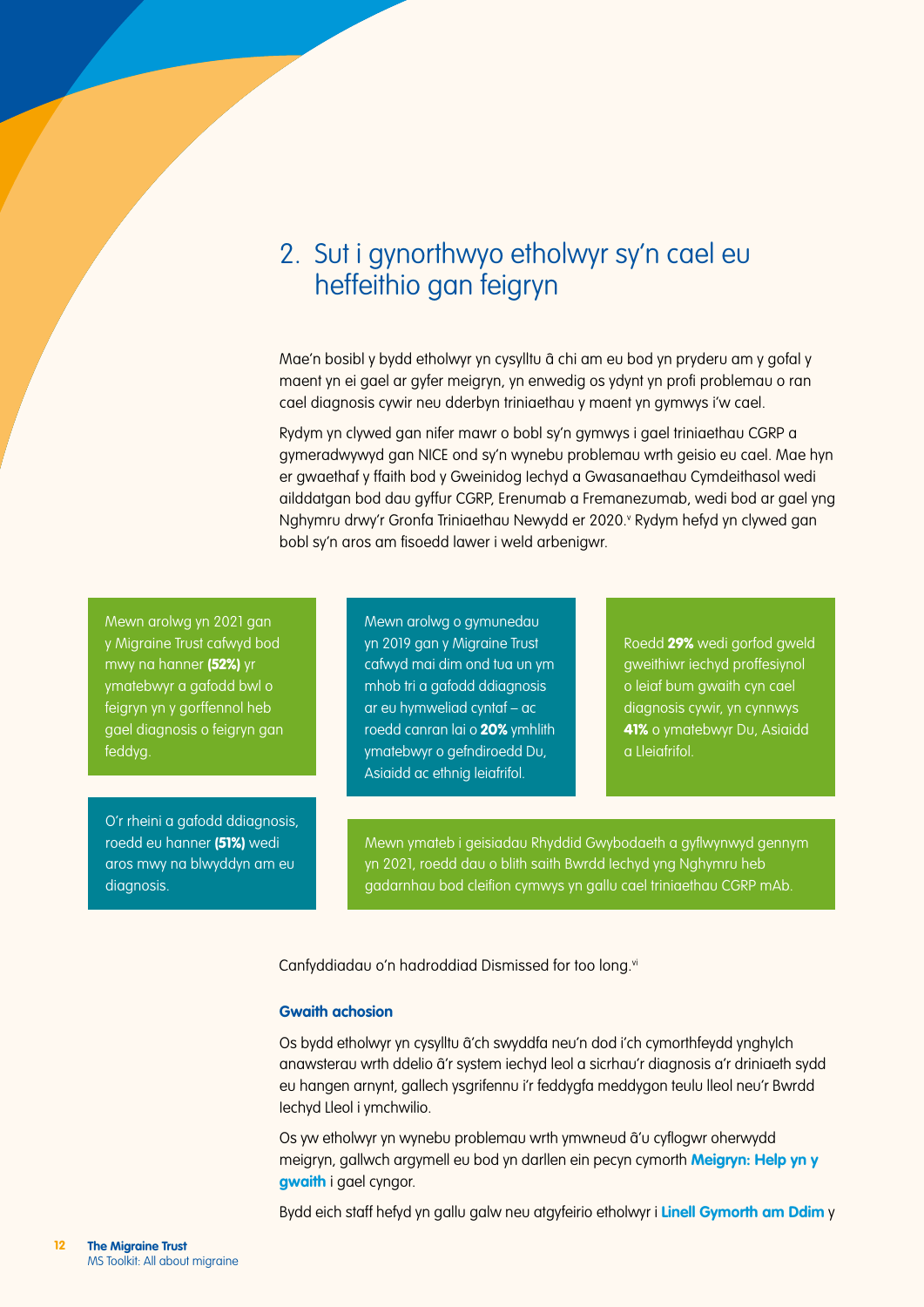Migraine Trust ar 0808 802 0066. Mae ar gael rhwng yr oriau 10am–2pm, o ddydd Llun i ddydd Gwener. Y tu allan i'r oriau hyn, gallwch adael neges a byddwn yn galw'n ôl o fewn 48 awr (heb gynnwys penwythnosau a gwyliau banc).

Gallwch hefyd gysylltu â'ch arweinwyr iechyd lleol i sicrhau eu bod yn mynd ati mewn ffordd strategol i ddeall a chwrdd ag anghenion pobl sydd â meigryn yn eich ardal.

### **Rhowch anogaeth i arweinwyr iechyd lleol i adolygu a chynllunio gwasanaethau i gwrdd ag anghenion.**

Gallwch ysgrifennu i'ch Bwrdd Iechyd Lleol i ofyn sut maen nhw'n sicrhau eu bod yn cydweithio i asesu a diwallu anghenion o ran meigryn o fewn yr ardal.

Os hoffech gael templed llythyr i wneud hyn, anfonwch e-bost i **[campaigns@](mailto:campaigns%40migrainetrust.org?subject=) [migrainetrust.org](mailto:campaigns%40migrainetrust.org?subject=)**. Gallech hefyd alw cyfarfod bord gron â swyddogion iechyd lleol a phobl sy'n cael eu heffeithio gan feigryn i drafod gofal a chymorth meigryn yn eich ardal.

Rydym yn gwybod bod y ddarpariaeth o ofal meigryn yn anghyson ledled y DU ac o fewn Cymru. Er enghraifft, drwy ein hymchwil Rhyddid Gwybodaeth, cawsom wybod:

- Mai dim ond tri o blith saith o Fyrddau Iechyd Lleol a oedd wedi cadarnhau bod ganddynt glinig cur pen arbenigol.
- Bod gwahaniaethau sylweddol rhwng ardaloedd o ran nifer y meddygon a nyrsys penodedig ar gyfer gofal meigryn a chur pen. Roedd hyn yn amrywio rhwng dim a 4 o feddygon cur pen arbenigol cyfwerth ag amser llawn mewn gwahanol rannau o'r DU, gyda chyfartaledd o 1.1 yng Nghymru.
- Bod llai byth o nyrsys cur pen cyfwerth ag amser llawn yn cael eu cyflogi, a'r rhan fwyaf o'r cyrff iechyd yn dweud nad oeddent yn cyflogi dim un. Y cyfartaledd ar draws y gwledydd oedd 0.2 i bob sefydliad yng Nghymru a 0.7 yn Lloegr, yr Alban a Gogledd Iwerddon.
- Bod yr amseroedd aros a gofnodwyd yn y Byrddau Iechyd Lleol yng Nghymru yn amrywio rhwng 8 wythnos ym Mwrdd Iechyd Prifysgol Abertawe Bro Morgannwg a 42 wythnos mewn un rhan o ardal Bwrdd Iechyd Cwm Taf.
- Bod nifer o fyrddau wedi cofnodi tarfu ychwanegol o ganlyniad i'r pandemig COVID-19, a'r apwyntiadau'n dod yn rhai rhithiol a niwrolegwyr ymgynghorol yn cael eu hadleoli i ddarparu gofal ar wardiau meddygol.

Drwy ddangos eich diddordeb mewn gwella gwasanaethau lleol drwy ysgrifennu i'r Bwrdd Iechyd Lleol, byddwch yn helpu i sicrhau bod gwasanaethau'n cael eu hadolygu a bod sylw'n cael ei roi i unrhyw fylchau.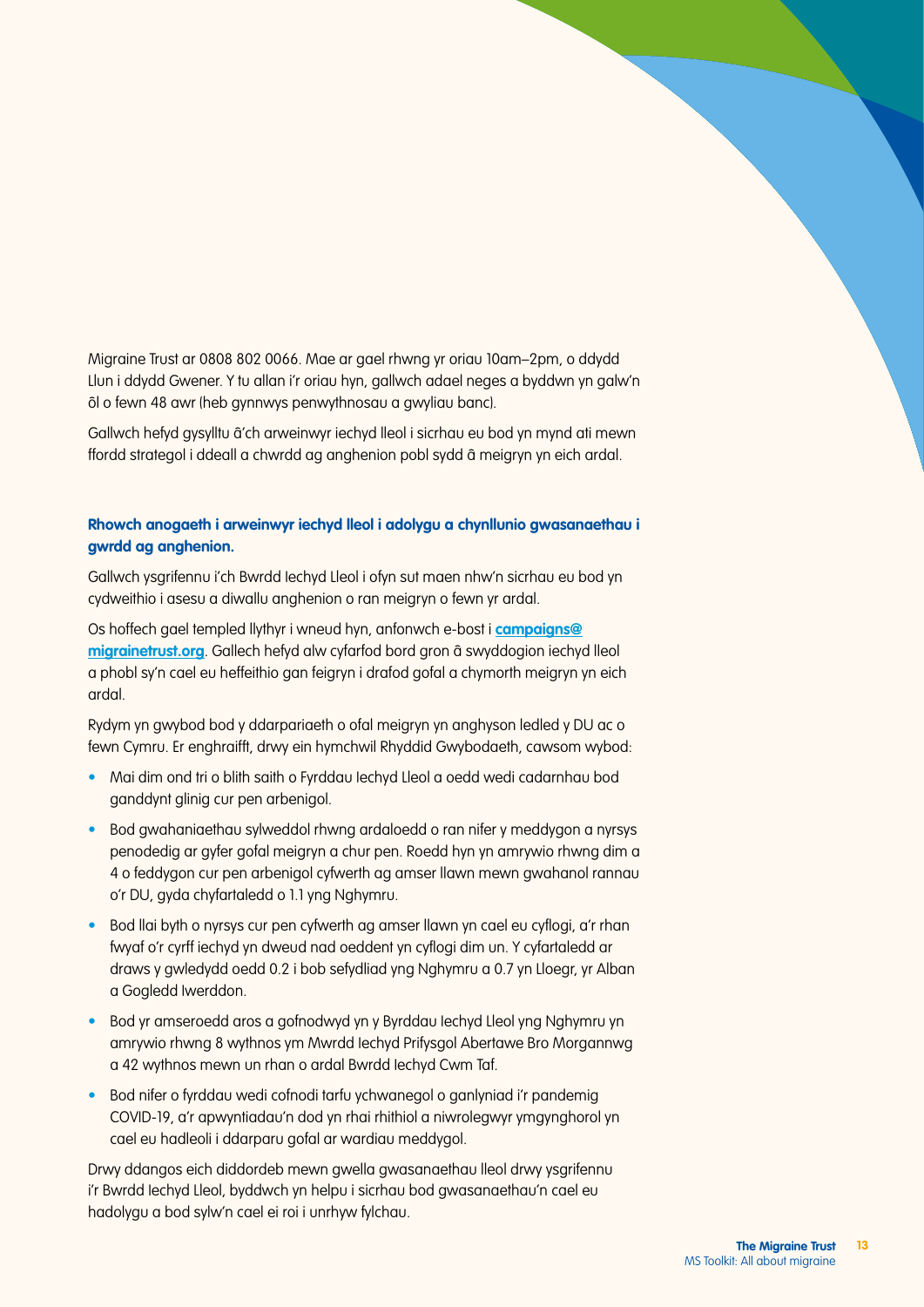# 3. Sut i fod yn gyflogwr ystyriol o feigryn

"Mae meigryn yn effeithio ar aelodau o fy nheulu a phobl rwy'n gweithio gyda nhw, ac rydw i wedi gweld beth y gall ei wneud i'w bywydau. Bydd gweithio dros ofal meigryn gwell yn ein hetholaethau, ein rhanbarthau ac ym Mae Caerdydd ei hun yn gwella bywydau'r 450,000 o bobl yng Nghymru sy'n dioddef ohono." **Mark Isherwood AS**

"Rydw i wedi gweld aelodau o fy nheulu fy hun yn cael eu heffeithio'n ddrwg gan feigryn, ac mae'n debyg bod pawb yn adnabod rhywun sydd. Gallwn chwarae ein rhan drwy dynnu sylw at faint o bobl y mae meigryn yn effeithio arnyn nhw, a gweithio i sicrhau bod triniaethau effeithiol yn hygyrch, bod llwybrau gofal yn glir a bod y Senedd ei hun yn weithle sy'n ystyriol o feigryn" **Mabon ap Gwynfor AS**

Mae meigryn yn fwyaf cyffredin ymysg oedolion o oedran gweithio. Gall effeithio ar fywyd yn y gwaith – cafwyd mai meigryn/cur pen cronig yw'r achos ail fwyaf cyffredin a nodwyd ar gyfer absenoldeb tymor byr ymysg cyflogeion nad ydynt yn gweithio â llaw.

Fodd bynnag, gellir lleihau'r effaith hon yn sylweddol os bydd pobl sydd â meigryn yn cael cymorth yn y gwaith. Yn aml, ychydig iawn o help y bydd ei angen ar bobl sydd â meigryn gan eu cyflogwr, ond gall yr ychydig gymorth hwn fod yn dyngedfennol o ran eu galluogi i weithio'n effeithiol gyda meigryn. Mewn cyferbyniad â hynny, mae peidio â chael cymorth gan eu cyflogwr neu brofi stigma yn y gweithle yn gallu arwain at ganlyniadau difrifol iawn i bobl sydd â meigryn.

Yn ogystal ag etholwyr, mae'n ddigon posibl bod meigryn yn effeithio ar aelodau o'ch staff eich hun. Yn ôl yr ystadegau, mae bron yn sicr y bydd yn effeithio ar gydaelodau i chi yn y siambr. Yn yr un modd ag mewn nifer o feysydd eraill mewn bywyd cyhoeddus, mae cyfle gan gynrychiolwyr etholedig i arwain y ffordd mewn cymdeithas o ran y ffordd orau i ni gynorthwyo'r rheini sy'n cael eu heffeithio gan feigryn.

Rhai o'r camau y gallech eu cymryd yw:

- Sicrhau bod eich staff yn teimlo y gallant siarad â chi am eu cyflwr, a rhoi gwybod i chi am y ffordd y mae'n datblygu – gallent deimlo bod hyn yn beth anodd iawn i'w wneud ar y dechrau, yn enwedig am fod cymaint o gamddealltwriaeth a stigma ynghylch y cyflwr.
- Gwneud addasiadau rhesymol ar gyfer staff sydd â meigryn ar ôl trafod â nhw.
- Rhannu arferion da â swyddfeydd cynrychiolwyr etholedig eraill, er mwyn dysgu ganddyn nhw a hyrwyddo ffyrdd o gynorthwyo staff sydd wedi llwyddo yn eich swyddfa chi.

Mae effaith meigryn ar gyflogaeth yn fater sydd o bwys mawr i bobl sydd â meigryn ac i'r Migraine Trust. Rydym yn gwybod, hyd yn oed os yw'r cyflogwr yn gefnogol a bod y mesurau uchod wedi'u cymryd, fod anawsterau'n gallu codi yn y gwaith o ganlyniad i feigryn. Dyma pam mae ein pecyn cymort[h](https://migrainetrust.org/wp-content/uploads/2021/04/Migraine_Help-at-work-toolkit.pdf) **[Meigryn: Help yn y gwaith](https://migrainetrust.org/wp-content/uploads/2021/04/Migraine_Help-at-work-toolkit.pdf)** yn cynnwys gwybodaeth, adnoddau ac offer i roi cymorth a gwybodaeth i bobl er mwyn iddynt ddeall ac arfer eu hawliau yn y gwaith.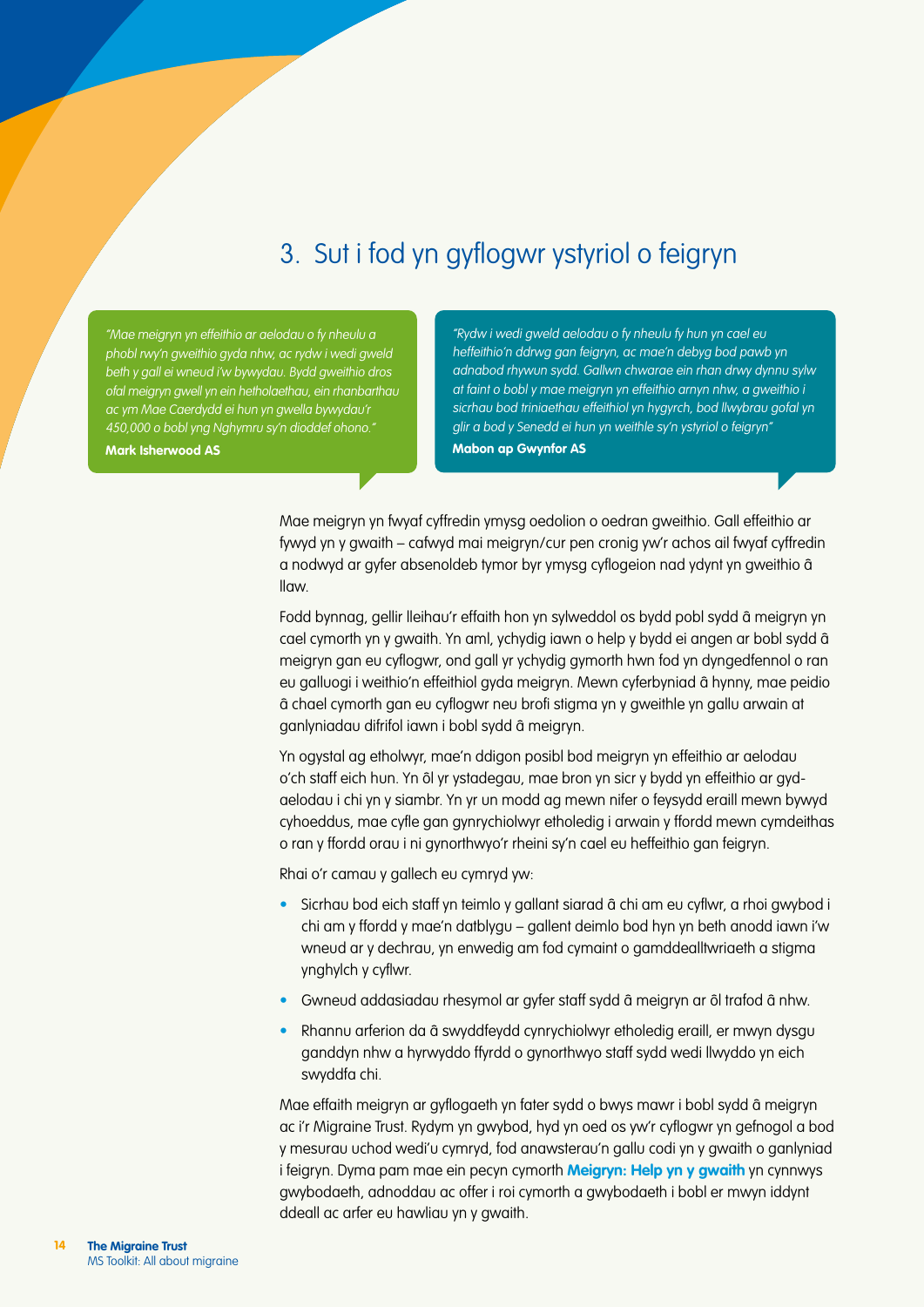# 4. Awgrymiadau ar gyfer testun i'w gynnwys mewn cyfryngau cymdeithasol a chylchlythyrau er mwyn hybu ymwybyddiaeth a dangos eich cefnogaeth i bawb sy'n byw gyda meigryn

Gallwch ein helpu i gael gwared â chamsyniadau am feigryn, i leihau stigma, a helpu i sicrhau bod pobl yn cael diagnosis cywir. Dyma awgrymiadau ar gyfer negeseuon i'w rhoi ar gyfryngau cymdeithasol:

Rydw i'n cefnogi'r alwad gan y @MigraineTrust am gael #gwellgofalmeigryn i'r 1 ym mhob 7 o bobl sy'n cael eu heffeithio gan feigryn. Byddaf yn gweithio gyda'r GIG lleol i sicrhau bod pobl yn cael y driniaeth y mae ganddynt hawl i'w chael, ac rydw i o blaid gwneud Senedd Cymru yn weithle #ystyriolofeigryn. **<https://bit.ly/3GuLhps>**

Rydw i'n cefnogi'r alwad gan y @MigraineTrust am gael #gwellgofalmeigryn. Mae 1 ym mhob 7 o bobl yn byw gyda meigryn ac mae'n effeithio'n ddifrifol ar eu ffordd o fyw a gweithio, ond mae ymchwil yn dangos bod anghysondeb ar draws y DU o ran y mynediad at y gofal y mae gan bobl hawl i'w dderbyn.

Byddaf yn gweithio gydag arweinwyr lleol y GIG yn [ardal] i sicrhau mynediad priodol at driniaethau i'm hetholwyr sy'n cael eu heffeithio gan feigryn.

Rydw i hefyd o blaid gwneud Senedd Cymru yn weithle #ystyriolofeigryn, fel esiampl o'r ffordd y dylai pawb gynorthwyo pobl sy'n byw gyda meigryn a chael gwared â'r stigma y maen nhw'n ei wynebu.

**[migrainetrust.org/campaigns/better-migraine-care/](https://migrainetrust.org/campaigns/better-migraine-care/)**

Os oes gennych unrhyw gwestiynau am ffyrdd i hyrwyddo gwell gofal meigryn neu os hoffech weithio gyda ni, cysylltwch â'n tîm polisi a materion cyhoeddus yn **[campaigns@migrainetrust.org](mailto:campaigns%40migrainetrust.org?subject=)**.

Os byddai'ch etholwyr neu aelodau o'ch staff yn hoffi cael cyngor yn uniongyrchol am broblemau sy'n ymwneud â meigryn, gallant gysylltu â Llinell Gymorth y Migraine Trust ar 0808 802 0066 (Llun-Gwener, 10am-2pm). Y tu allan i'r oriau hyn, gallant adael neges a byddwn yn galw'n ôl o fewn 48 awr (heb gynnwys penwythnosau a gwyliau banc). Gall pobl gysylltu â ni hefyd ar unrhyw adeg drwy ein **[ffurflen gysylltu ar](https://migraine2020.wpengine.com/contact-us/)[lein](https://migraine2020.wpengine.com/contact-us/)** or email **[info@migrainetrust.org](mailto:info%40migrainetrust.org?subject=)**. Rydym yn ceisio ymateb i bob cysylltiad ar-lein ac ar e-bost o fewn pum diwrnod gwaith.

<sup>i</sup> Yn fras, wedi'i seilio ar yr effaith genedlaethol. The Migraine Trust. (2020). Who is living with migraine in the UK? Population rapid research review. Ar gael yn: [https://migrainetrust.org/wp](https://migrainetrust.org/wp-content/uploads/2021/08/State-of-the-Migraine-Nation-population-rapid-review.pdf)[content/uploads/2021/08/State-of-the-Migraine-Nation-population-rapid-review.pdf](https://migrainetrust.org/wp-content/uploads/2021/08/State-of-the-Migraine-Nation-population-rapid-review.pdf)

ii The Work Foundation. (2018). Society's headache: The socioeconomic impact of migraine. Ar gael yn: [https://www.lancaster.ac.uk/media/lancaster-university/content-assets/documents/lums/](https://www.lancaster.ac.uk/media/lancaster-university/content-assets/documents/lums/work-foundation/SocietysHeadacheTheSocioeconomicimpactofmigraine.pdf) [work-foundation/SocietysHeadacheTheSocioeconomicimpactofmigraine.pdf](https://www.lancaster.ac.uk/media/lancaster-university/content-assets/documents/lums/work-foundation/SocietysHeadacheTheSocioeconomicimpactofmigraine.pdf)

iii GIG. (1 Ionawr 2020). 'Improved NHS migraine care to save thousands of hospital stays'. Ar gael yn:<https://www.england.nhs.uk/2020/01/improved-nhs-migraine-care/>

iv The Migraine Trust (2020) What is the impact of migraine in the UK? Rapid research review. Ar gael yn: [https://migrainetrust.org/wp-content/uploads/2021/08/State-of-the-Migraine-Nation](https://migrainetrust.org/wp-content/uploads/2021/08/State-of-the-Migraine-Nation-impact-rapid-review.pdf)[impact-rapid-review.pdf](https://migrainetrust.org/wp-content/uploads/2021/08/State-of-the-Migraine-Nation-impact-rapid-review.pdf)

<sup>v</sup> WQ84235 (e) – cyflwynwyd ar 13/01/2022, atebwyd gan y Gweinidog Iechyd a Gwasanaethau Cymdeithasol ar 24/01/2022. Ar gael yn:<https://record.assembly.wales/WrittenQuestion/84235> " The Migraine Trust (2021). Dismissed for too long: Recommendations to improve migraine care in the UK. Ar gael yn: https://migrainetrust.org/wp-content/uploads/2021/09/Dismissed-for-too-<br>| long\_Recommendations-to-improve